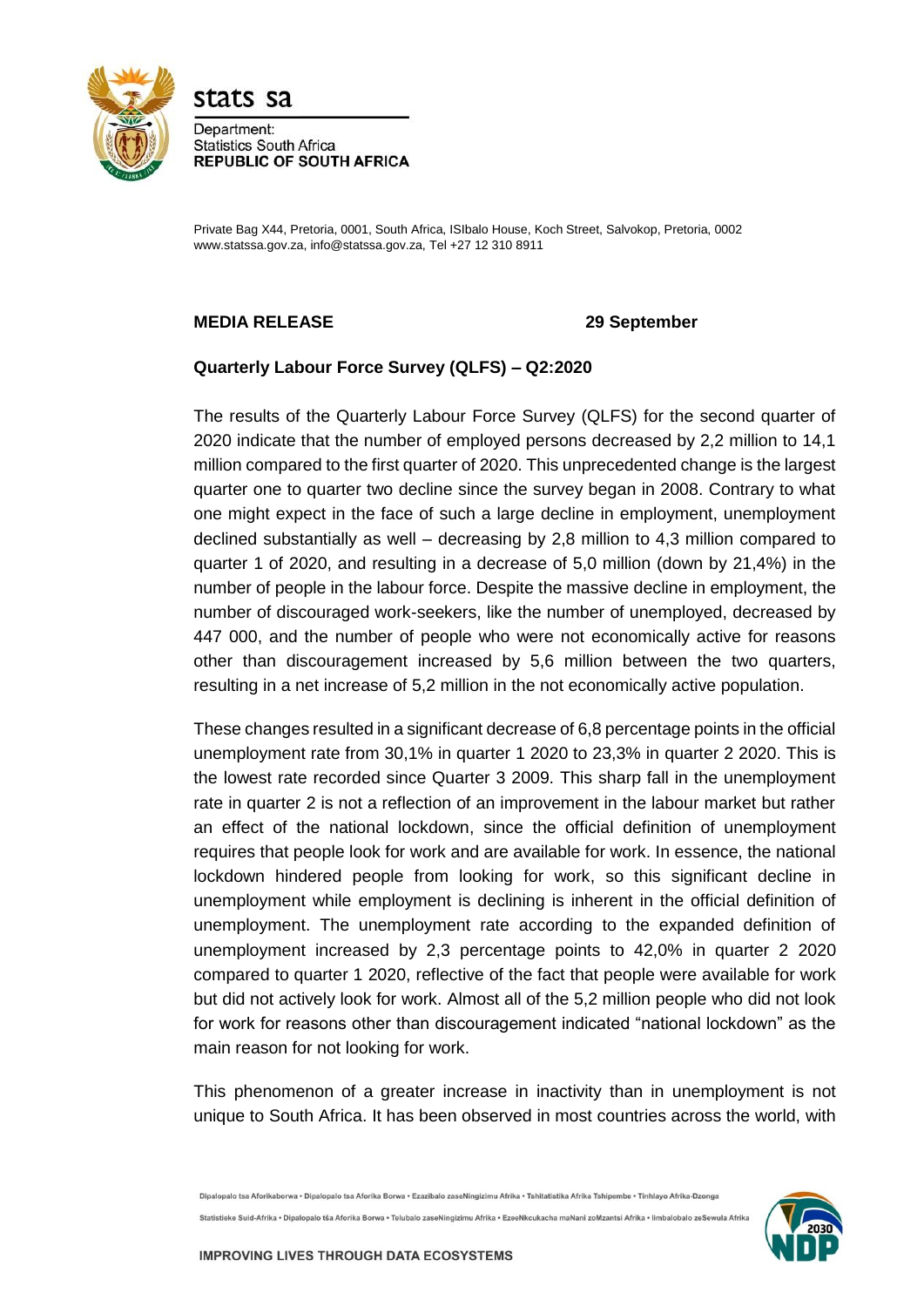the exception of Canada and the United States, as highlighted in the recent ILO monitor: COVID-19 and the world of work report.<sup>1</sup> So, the picture observed in South Africa is in line with the rest of the world.

Employment decreased in all sectors in quarter 2 2020. Formal sector employment decreased by 1,2 million (10,8%); the Informal sector shed 640 000 (21,9%) jobs; Private households shed 311 000 (23,6%) jobs, and employment in Agriculture declined by 66 000 (7,6%). All industries experienced job losses in quarter 2 2020 compared to quarter 1 2020. The industries which recorded the highest job losses were Community and social services (515 000), Trade (373 000), Private households (311 000), Finance (283 000), Construction (278 000) and Manufacturing (250 000). Employment also contracted in all industries year-on-year. The highest job losses were observed in Trade (482 000), Community and social services (379 000), Manufacturing (334,000) and Construction (297 000).

To capture changes brought about by the national lockdown, some additional questions were included in the quarter 2:2020 questionnaire. Respondents were asked if they were working from their usual place of work or working from home; whether they continued to receive salaries during lockdown; whether they received full or reduced salary; whether they would be returning to the same job/business after the lockdown; and whether they thought they might lose their jobs or their businesses would close in a foreseeable future due to COVID-19.

Of the 14,2 million persons who were employed in the second quarter of 2020, more than half (58,1%) were expected to work during the national lockdown by the companies/organisations they work for. Although most of those who worked during the national lockdown did so from their usual place of work, about 17,0% indicated that they worked from home. The proportion of those who worked from home was higher in Gauteng and Western Cape than in the other provinces. The share of those who worked from home was higher among professionals (44,7%) and Managers (40,6%) indicating access to tools of the trade to facilitate work from home for these workers.

The majority of employed persons continued to receive pay during the lockdown. However, about one in five of them had a reduction in their pay/salary. There seems to be some relationship between level of education and reduction in pay/salary. Almost

**.** 

<sup>&</sup>lt;sup>1</sup> ILO Monitor: COVID-19 and the world of work. Sixth edition. Updated estimates and analysis. [https://www.ilo.org/wcmsp5/groups/public/@dgreports/@dcomm/documents/briefingnote/wcms\\_7559](https://www.ilo.org/wcmsp5/groups/public/@dgreports/@dcomm/documents/briefingnote/wcms_755910.pdf) [10.pdf](https://www.ilo.org/wcmsp5/groups/public/@dgreports/@dcomm/documents/briefingnote/wcms_755910.pdf)